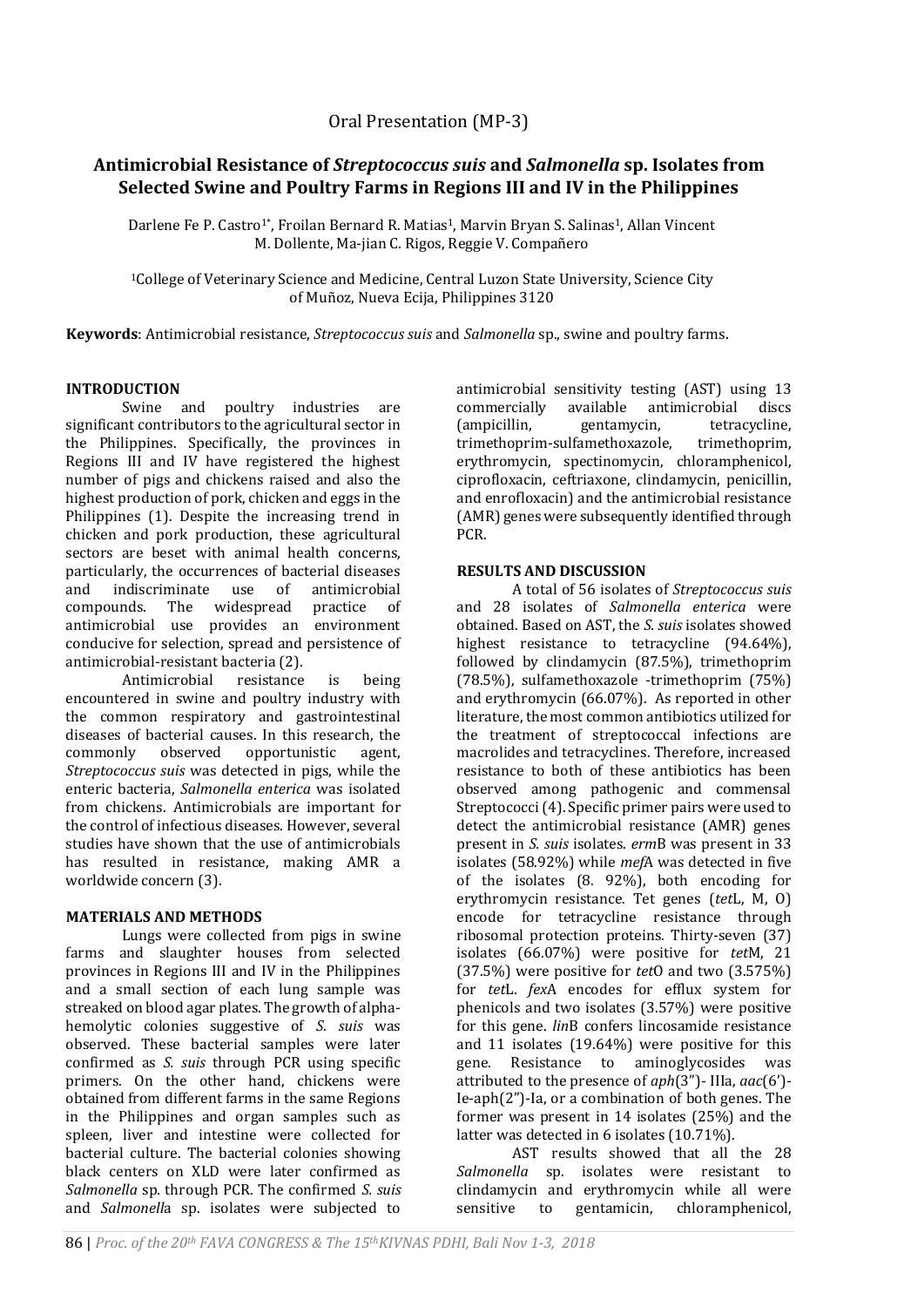ciprofloxacin and enrofloxacin. The isolates showed relatively high resistance to tetracycline (75%) and penicillin (71.43%). *Salmonella* sp. isolates were also tested for AMR genes. The *bla*TEM and *bla*<sub>CMY2</sub> genes encode for the resistance to betalactam antibiotics such as ampicillin and penicillin. Three isolates were positive for *blacMY2* and one for *bla*TEM. Tet genes in *Salmonella* sp. commonly encode for efflux system. In *Salmonella* spp., tetracycline resistance is usually mediated by the *tet*A and *tet*B genes which are the genetic determinants encoding efflux pumps resulting to the removal of the drug from the bacterial cell (5). Among the isolates, 17 (60.71%) were positive for *tet*A and six (21.43%) for *tet*B. *Salmonella* sp. is one of the most frequently isolated bacteria in poultry production. The increasing antimicrobial-resistant *Salmonella* strains isolated from human cases of salmonellosis have been linked with the widespread use of antimicrobial agents in food animal production. This may pose a public health risk due to the transfer of resistant *Salmonella* strains to humans through the consumption of contaminated food and food products (6).

### **CONCLUSION**

The study demonstrated the susceptibility patterns and the resistance genes present in swine pathogens *Streptococcus suis* and the enteric bacterium in avian, *Salmonella enterica*. The rampant use or misuse of antimicrobials may result to the occurrence and spread of antimicrobial resistance since most of these genes can easily be transferred from one organism to another. This phenomenon represents a global concern for both veterinary and public health sectors. Thus, to address these problems, proper antibiotic administration should be practiced like accurate dosing, correct route of administration, observance of withdrawal periods and strict compliance to instructions (7).

#### **ACKNOWLEDGMENT**

We would like to express our utmost gratitude to the Philippine Council for Agriculture, Aquatic and Natural Resources Research and Development of the Department of Science and Technology (PCAARRD-DOST), under the headship of Dr. Reynaldo Ebora and Dr. Edwin Villar, for giving us the opportunity to work on this noble endeavor. This research project would not have been possible without the financial and technical support from PCAARRD-DOST. We are likewise indebted to the PCAARRD personnel who directly supervised the implementation of the project, namely Dr. Synan Baguio, Dr. Aleli Collado and Dr. Ronilo de Castro.

We are grateful to the key officials of the implementing institution, Central Luzon State University, especially our President, Dr. Tereso

Abella and the Vice President for Research, Extension and Training, Dr. Fe Porciuncula, and all the other staff/personnel from different offices who helped accomplish this research, also our colleagues from the College of Veterinary Science and Medicine, CLSU, including our Dean, Dr. Virginia Venturina for being supportive on this undertaking and Dr. Clarissa Yvonne Domingo for giving insights and guidance for the improvement of the study, and our former project staff, Dr. Errol Jay Balagan and Dr. Karla Arida.

Various government agencies also had huge contributions to the success of this research, namely, the Regional Animal Disease Diagnostic Laboratory Region III (RADDL-III), led by Dr. Mila Mananggit and Dr. Denise Dayao, RADDL-IV and provincial and municipal veterinary offices in Regions III and IV. We appreciate the helpfulness and cooperation of veterinarians, farm owners and farmhands from different commercial and backyard farms also had tremendous impact to the achievement of our goals. We also thank our students who provided much needed assistance for the conduct of the major activities in this research project.

# **REFERENCES:**

- [1] Philippine Statistics Authority (PSA). 2017. Chicken situation report January–June 2017. https://psa.gov.ph/livestock-poultryiprs/chicken/inventory). PHILIPPINE STATISTICS AUTHORITY (PSA)2017. Swine situation report January– June 2017. https://psa.gov.ph/livestockpoultry-iprs/swine/inventory
- [2] Aarestrup FM. 2005. Veterinary Drug Usage and Antimicrobial Resistance in Bacteria of Animal Origin. Basic & Clinical Pharmacology & Toxicology, 96:271–281.
- [3] Orand JP. 2012. Antimicrobial resistance and the standards of the World Organisation for Animal Health. Rev. sci. tech. Off. int. Epiz., 31(1):335-342
- [4] Kumar SM, Lammens C, Piessens J, Goossens H. 2005. Multiplex PCR for simultaneous detection of macrolide and tetracycline resistance determinants in Streptococci. Belgian Reference Center For Group A Streptococcus, University Of Antwerp, Antwerp, Belgium. Antimicrobial Agents and Chemotherapy, Vol. 49, No. 11, p. 4798–4800.
- [5] Maka L, Popowska M. 2016. Antimicrobial resistance of Salmonella spp. isolated from food. Rocz Panstw Zakl Hig. 2016;67(4):343- 358.
- [6] Akakpo AJ, Alambedji R. Fofana A, Seydi A. 2006. Antimicrobial Resistance of Salmonella Isolated from Poultry Carcasses in Dakar (Senegal). Brazilian Journal of Microbiology (2006) 37:510-515 ISSN 1517 8283.